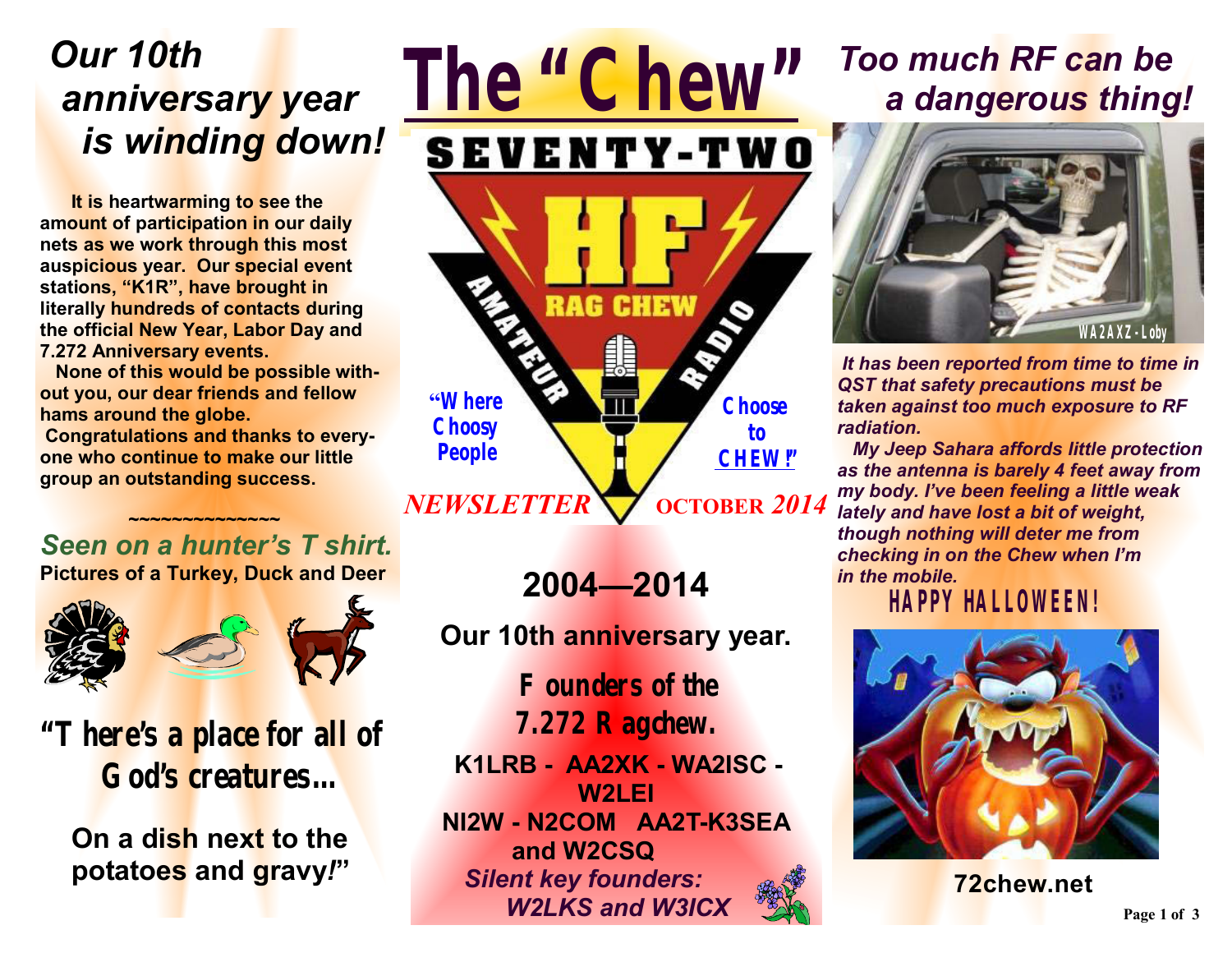## **QSLs and Certificates—101**   *By Loby-WA2AXZ*

 *During my 42+ year stint on ham radio, I've sent out thousands of QSLs and certificates for the special events I've been involved with. With each batch* 

*there are invariably several requests with vital information missing. Thankfully, using the QRZ and ARRL search pages, I have been able to complete* 

*my task and get these acknowledgements out to the participants.* 

*1: When requesting a QSL or certificate, make sure you include your QSL card with your complete call sign, name and address as well as contact info such as frequency, date and time. If you write in a request, make sure you include all the information listed above.* 

*2: Usually a simple business letter sized "self addressed stamped envelope" will suffice for special event QSLs.*

 *If certificates are offered, a 9x12-inch envelope with proper postage will ensure you receive a certificate unfolded. Proper postage for certificates is 99¢ for one ounce and \$1.19 for two ounces. If you use a heavy envelope, affix \$1.19 in postage to ensure delivery.* 

 *Following these simple steps will make the issuer a happy camper and soon a great QSL or certificate will be hanging on your shack wall.* 

### **Collins Receiver Restoration by: Bill-KB1PKS**

 **I have an update for you on my beloved boat anchor of boat anchors. My Collins-designed R-390A URR had been getting progressively worse with** 



**up time. It typically came on perfectly but then, after 15 to 30 minutes, the noise was like huge continuous static crashes (like thunder storms) and the carrier meter registered them as 40 to 60 dB! There were still signals underneath but the receiver jumped 4 to 5 KC in either direction along with the static crashes.** 



 **This called for a complete break-down and repair and replacement of the following parts: 14 paper caps, 16 mica caps** 

**5 RF deck coils (leakage to ground in T208 was one of the main noise problems)** 

**2 power supply filters, 4 tubes**

**1 RF deck frame brace, 1 MB connector RF deck (corrected dead balanced antenna input)** 

 **On many of the 32 one-megahertz incremental bands it had only 100-500µV sensitivity. (all sensitivities are at 10dB sn/n). Now after repair, the average sensitivity on all 32 bands is 2 µV with a maximum and minimum sensitivity of 0.5 to 2.5 µV. Not bad for a 60-year-old gal when the original spec was 4 µV! Burn-in is another 2 weeks. I plan to pick it up in late September.** 



 **All of this restoration was done by a good friend and fellow ham, Bill Riches-WA2DVU who is a specialist in breathing new life into vintage equipment. (Bill's repair shop shown below.)** 



 **I have a big smile now and kudos to Bill for a job well done. Cheers, Bill—KB1PKS**